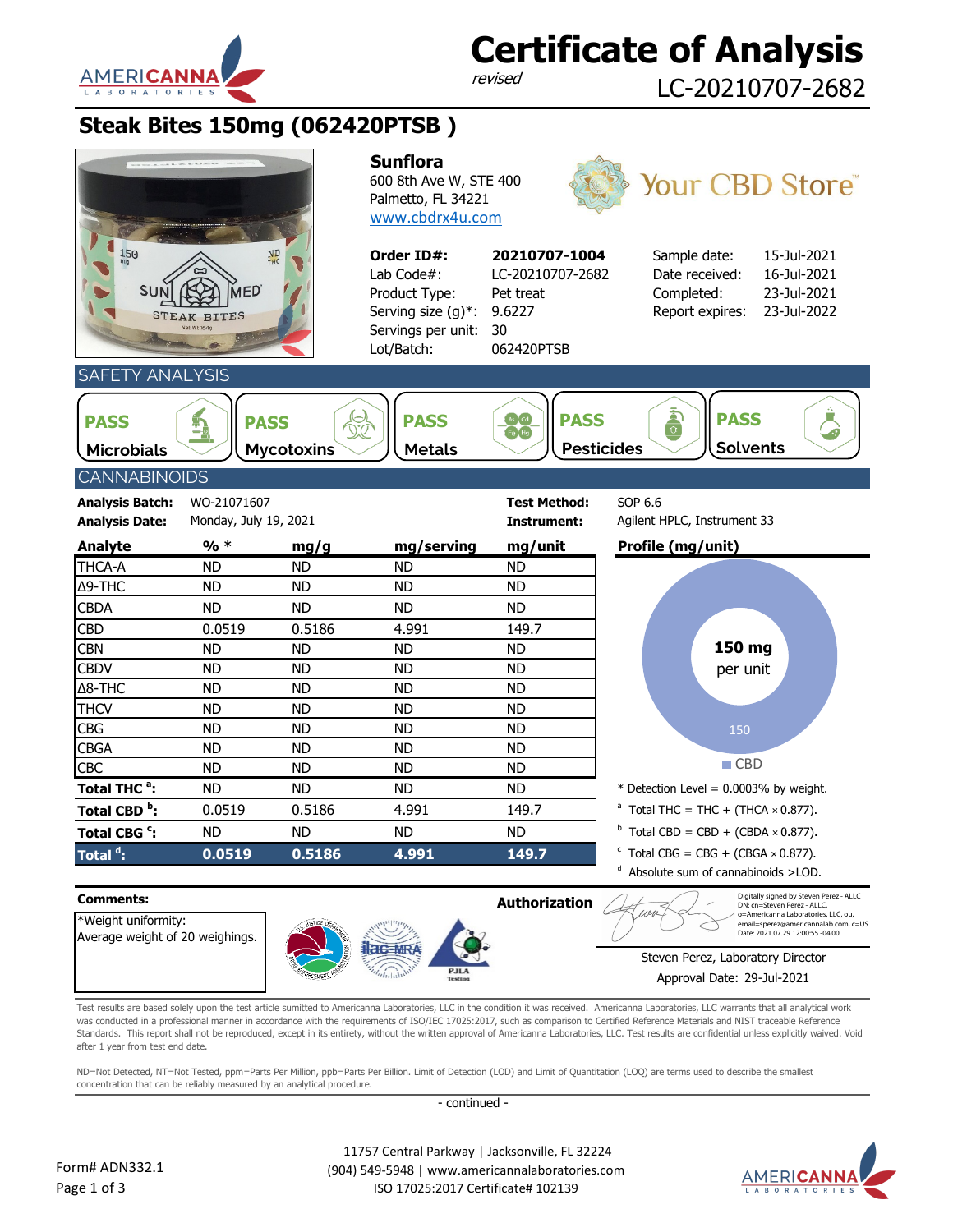

# **Certificate of Analysis**

LC-20210707-2682

#### **Steak Bites 150mg (062420PTSB )**

| <b>WATER DETERMINATIONS</b>                               |                          |                        |                         |                                  |                                                                                                                                                                                            |
|-----------------------------------------------------------|--------------------------|------------------------|-------------------------|----------------------------------|--------------------------------------------------------------------------------------------------------------------------------------------------------------------------------------------|
| <b>Water Activity</b>                                     |                          |                        | % Moisture              |                                  |                                                                                                                                                                                            |
| <b>Analysis Batch:</b>                                    | WO-21072005              |                        | <b>Analysis Batch:</b>  | WO-21072005                      |                                                                                                                                                                                            |
| <b>Analysis Date:</b>                                     | 21-Jul-2021              |                        | <b>Analysis Date:</b>   | 21-Jul-2021                      |                                                                                                                                                                                            |
| <b>Result:</b>                                            | 0.7840                   |                        | <b>Result:</b>          | 4.51%                            |                                                                                                                                                                                            |
| <b>Instrument:</b>                                        | I40                      |                        | Instrument:             | E15                              |                                                                                                                                                                                            |
| MICROBIAL CONTAMINANTS                                    |                          |                        |                         |                                  |                                                                                                                                                                                            |
| <b>Test</b>                                               |                          | <b>Report</b>          | <b>Result</b>           | <b>Specification</b>             |                                                                                                                                                                                            |
| Shiga toxin-producing E.coli (STEC)                       |                          | Pass                   | Absent                  | Absent in 1 g                    |                                                                                                                                                                                            |
| Salmonella                                                |                          | Pass                   | Absent                  | Absent in 1 g                    |                                                                                                                                                                                            |
| Listeria                                                  |                          | Pass                   | Absent                  | Absent in 1 g                    |                                                                                                                                                                                            |
| <b>Analysis Batch:</b>                                    | WO-21072002              |                        | <b>Test Method:</b>     | SOP 6.11 (qPCR)                  |                                                                                                                                                                                            |
| <b>Analysis Date:</b>                                     | Wednesday, July 21, 2021 |                        | Instrument:             | Agilent AriaMX, Instrument 43    |                                                                                                                                                                                            |
| <b>HEAVY METALS</b>                                       |                          |                        |                         |                                  |                                                                                                                                                                                            |
| <b>Element</b>                                            | <b>Report</b>            | <b>Result</b>          | <b>Action Limit</b>     | <b>LOD</b>                       | Unit                                                                                                                                                                                       |
| Lead                                                      | Pass                     | <b>ND</b>              | 0.50                    | 0.050                            | $\mu$ g/g                                                                                                                                                                                  |
| Arsenic                                                   | Pass                     | <b>ND</b>              | 1.5                     | 0.050                            | $\mu$ g/g                                                                                                                                                                                  |
| Mercury                                                   | Pass                     | <b>ND</b>              | 3.0                     | 0.005                            | $\mu$ g/g                                                                                                                                                                                  |
| Cadmium                                                   | Pass                     | <b>ND</b>              | 0.50                    | 0.050                            | $\mu$ g/g                                                                                                                                                                                  |
|                                                           |                          |                        |                         |                                  |                                                                                                                                                                                            |
| <b>Analysis Batch:</b>                                    | WO-21072001              |                        | <b>Test Method:</b>     | SOP 6.10                         |                                                                                                                                                                                            |
| <b>Analysis Date:</b>                                     | Thursday, July 22, 2021  |                        | Instrument:             | Agilent ICP/MS, Instrument 37    |                                                                                                                                                                                            |
|                                                           |                          |                        |                         |                                  |                                                                                                                                                                                            |
| RESIDUAL SOLVENTS                                         |                          |                        |                         |                                  |                                                                                                                                                                                            |
| <b>Analyte</b>                                            | <b>Action Level</b>      | Result (µg/g)          | <b>Analyte</b>          | <b>Action Level</b>              | Result (µg/g)                                                                                                                                                                              |
| 1,2-Dichloroethane                                        | 5                        | ND - Pass              | Heptane                 | 5000                             | ND - Pass                                                                                                                                                                                  |
| Acetone                                                   | 5000                     | ND - Pass              | Hexane                  | 290                              | ND - Pass                                                                                                                                                                                  |
| Acetonitrile                                              | 410                      | ND - Pass              | <b>Isopropyl Alchol</b> | 500                              | $ND - Pass$                                                                                                                                                                                |
| Benzene                                                   | 2                        | ND - Pass              | Methanol                | 3000                             | $ND - Pass$                                                                                                                                                                                |
| <b>Butane</b>                                             | 2000                     | ND - Pass              | Methylene Chloric       | 600                              | ND - Pass                                                                                                                                                                                  |
| Chloroform                                                | 60                       | $\overline{ND}$ - Pass | Pentane                 | 5000                             | ND - Pass                                                                                                                                                                                  |
| Ethanol                                                   | 5000                     | 237.1 - Pass           | Propane                 | 2100                             | ND - Pass                                                                                                                                                                                  |
| <b>Ethyl Acetate</b>                                      | 5000                     | ND - Pass              | Toluene                 | 890                              | ND - Pass                                                                                                                                                                                  |
| Ethyl Ether                                               | 5000                     | $ND -$<br>Pass         | Trichloroethylene       | 80                               | ND - Pass                                                                                                                                                                                  |
| Ethylene Oxide                                            | 5                        | ND - Pass              | Xylenes, Total          | 2170                             | ND - Pass                                                                                                                                                                                  |
| $\overline{\text{LOD} = 20 \text{ }\mu\text{g}}/\text{g}$ |                          |                        |                         |                                  |                                                                                                                                                                                            |
| <b>Analysis Batch:</b>                                    | WO-21072004              |                        | <b>Test Method:</b>     | SOP 6.8                          |                                                                                                                                                                                            |
| <b>Analysis Date:</b>                                     | Tuesday, July 20, 2021   |                        | Instrument:             | Agilent GC-FID/MS, Instrument 36 |                                                                                                                                                                                            |
| <b>Comments:</b><br>None.                                 | <b>ASTICE A</b>          |                        | <b>Authorization</b>    | 112                              | Digitally signed by Steven Perez - ALLC<br>DN: cn=Steven Perez - ALLC,<br>o=Americanna Laboratories, LLC, ou,<br>email=sperez@americannalab.com, c=US<br>Date: 2021.07.29 12:01:17 -04'00' |
|                                                           |                          |                        |                         |                                  | Steven Perez, Laboratory Director                                                                                                                                                          |
|                                                           |                          | PJLA<br>Testing        |                         |                                  | Approval Date: 29-Jul-2021                                                                                                                                                                 |

Standards. This report shall not be reproduced, except in its entirety, without the written approval of Americanna Laboratories, LLC. Test results are confidential unless explicitly waived. Void after 1 year from test end date.

NA=Not Available or Applicable, ND=Not Detected, NT=Not Tested, ppm=Parts Per Million, ppb=Parts Per Billion. Limit of Detection (LOD) and Limit of Quantitation (LOQ) are terms used to describe the smallest concentration that can be reliably measured by an analytical procedure.

- continued -

 11757 Central Parkway | Jacksonville, FL 32224 (904) 549-5948 | www.americannalaboratories.com ISO 17025:2017 Certificate# 102139